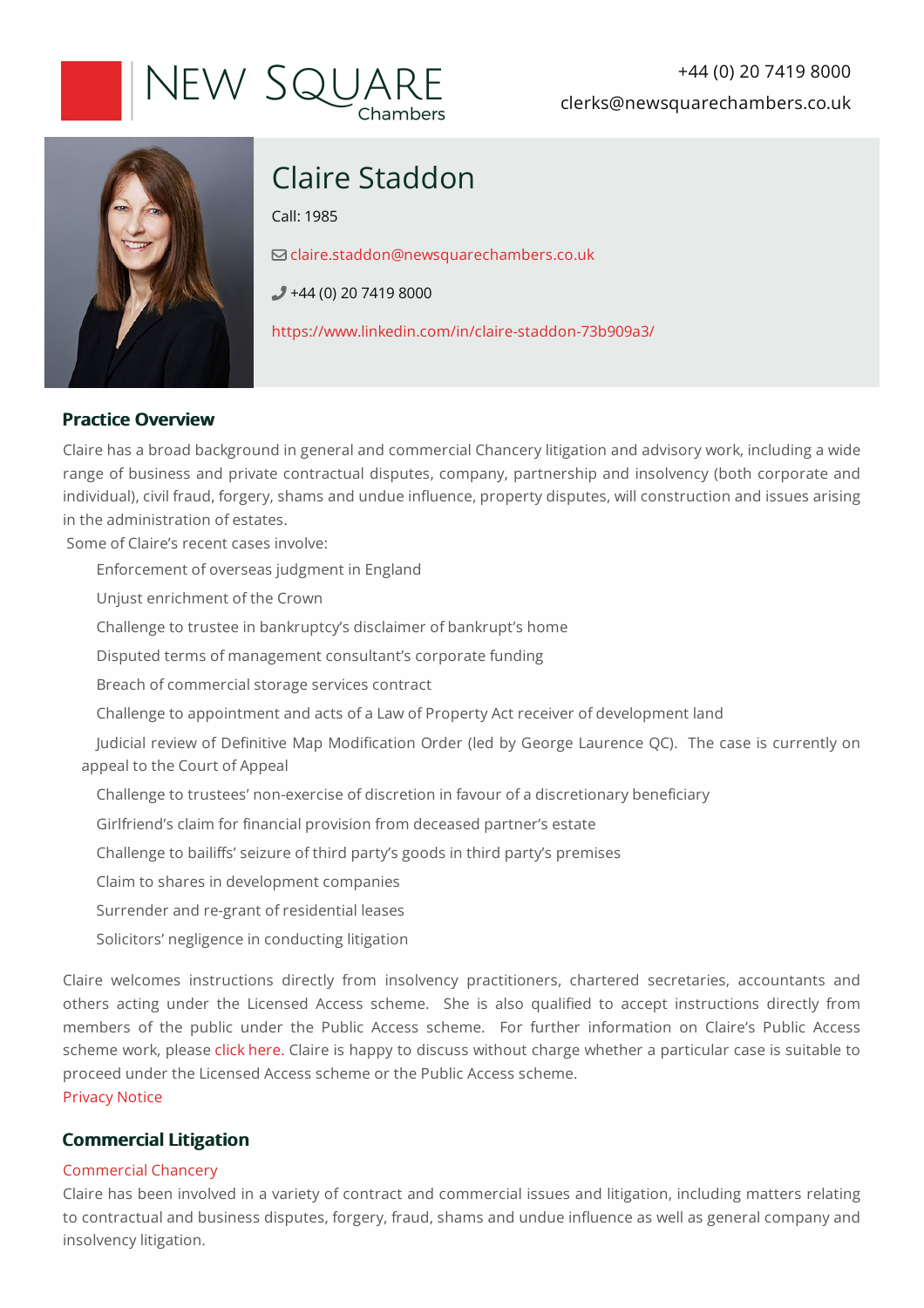The types of work she has done in this field vary widely, from litigation about EU emissions trading contracts concerning Deutsche Bank in the Commercial Court to advising on sham investment schemes involving Russia, Europeand Asia.

# **Company & Partnership**

Claire has been involved in numerous company and insolvency matters, dating backto matters arising out of the collapse of BCCI, including fraud, directors' abuse of position and breach of duty, directors' disqualification, issues arising in liquidation, administration, receivership and bankruptcy, shareholders' disputes, shareholders' agreements, unfair prejudice and members' winding-up. In addition she has acted and advised in relation to diverse corporate and commercial contracts and dealings.

# **Insolvency**

Claire has been involved in numerous company and insolvency matters, dating backto matters arising out of the collapse of BCCI, including fraud, directors' abuse of position and breach of duty, directors' disqualification, issues arising in liquidation, administration, receivership and bankruptcy, shareholders' disputes, shareholders' agreements, unfair prejudice and members' winding-up. In addition she has acted and advised in relation to diverse corporate and commercial contracts and dealings.

# **Property**

Claire has recently been heavily involved on behalf of landowners and members of the public alike in numerous disputes over a variety of proposed developments of open land for large residential and public infrastructure projects.

As part of this work Claire has been involved in statutory challenges and judicial review proceedings in the High Court.

# **Trusts, Wills & Estates**

Claire has acted and advised in numerous estates matters, including cases concerning the construction of wills and will trusts, administration of estates, family provision claims and delinquent personal representatives and trustees.

# **Additional Information**

#### **Qualifications / Education**

King's College London, LLB Hons

#### **Memberships**

Chancery Bar Association Parliamentary Bar Mess Public Access Bar Association

#### **Public Access**

For further information on Claire's Public Access scheme work, please click [here](https://www.newsquarechambers.co.uk/BarristerAdmin/MemberAddEdit/ImageLibrary/Claire%20Staddon%20-%20Public%20Access%20Text%202020.pdf)

# **Cases**

# **R. (on the application of Roxlena Ltd.)v Cumbria County Council**

| Reference: | [2019] EWCA Civ 1639 |
|------------|----------------------|
| Date:      | 09 Oct 2019          |
| Court:     | Court of Appeal      |

The Court of Appeal was prepared to entertain a landowner's claim for an injunction restraining the Council from acting on its resolution to make a modification order adding numerous new footpaths to the Definitive Map and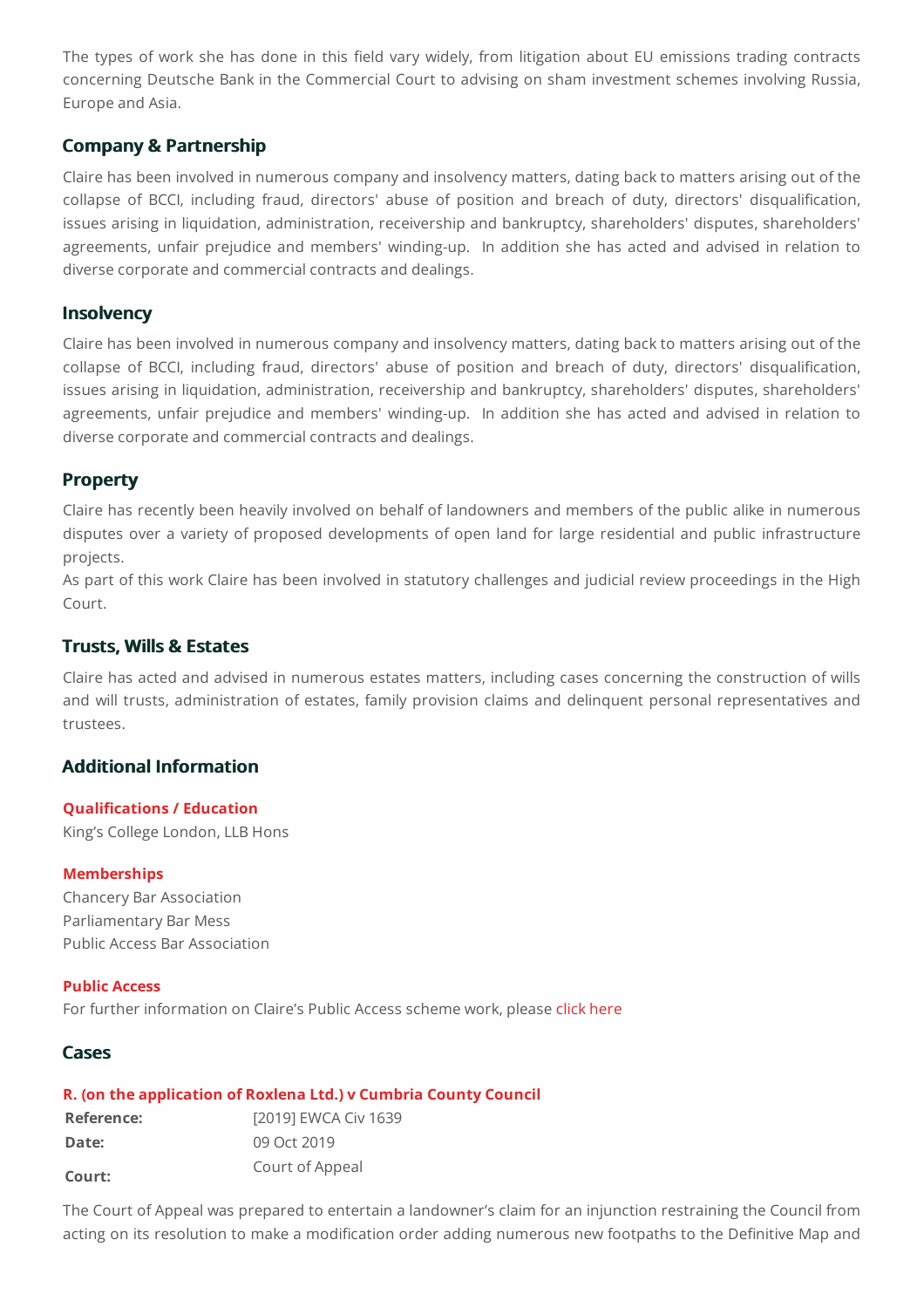Statement ('DMS'), on the basis that, if it did so, the Council would make errors of law.

The Court of Appeal held among other things (1) that when a Council is deciding whether to *make*a map modification order, it need not ask itself whether the supporting evidence, if accepted, is strong enough to justify confirmation; and (2) that a Council presented with user evidence in support of an application under section 53(5) of the Wildlife and Countryside Act 1981 to add paths to the DMS must continue to consider the claim even if it has rejected the application itself for non-compliance with procedural requirements.

**Judge:** Lord Justice Simon, Lord Justice Lindblom, Lord Justice Irwin **Practice Area:** Property

#### **Dr.** Preeti Pereira **v** London Borough of Southwark

| Reference:                                                        | 2180438775             |  |
|-------------------------------------------------------------------|------------------------|--|
| Date:                                                             | 23 Jul 2019            |  |
| Court:                                                            | London Tribunal Centre |  |
| George Laurence QC and Claire Staddon appeared for the applicant. |                        |  |

| Click here to view judgment |                                                  |
|-----------------------------|--------------------------------------------------|
| Judge:                      | Environment & Traffic Adjudicator Timothy Thorne |
| <b>Practice Area:</b>       | Property                                         |

#### **R. (on the application of Roxlena Ltd)v Cumbria County Council**

| Reference: | [2017] EWHC 2651 (Admin) |
|------------|--------------------------|
| Date:      | 30 Nov 2017              |
| Court:     | Queen's Bench Division   |

The Court was prepared to entertain a landowner's claim for an injunction restraining the Council from acting on its resolution to make a modification order adding 44 new footpaths to the Definitive Map and Statement ('DMS'), on the basis that, if it did so, the Council would make errors of law.

The Court held among other things (1)that when a Council is deciding whether to *make*an order, it need not ask itself whether the supporting evidence, if accepted, is strong enough to justify confirmation; (2) that in considering whether there has been 20 years uninterrupted enjoyment of a claimed route, as of right, for the purposes of section 31 Highways Act 1980, a cessation of use as a result of the foot and mouth outbreak in 2001 will stop time running; and (3) that a Council presented with user evidence in support of an application under section 53(5) Wildlife and Countryside Act 1981 to add paths to the DMS must continue to consider the claim even if the application itself is rejected for non-compliance with procedural requirements.

The case is proceeding to appeal on that last point, and other grounds, in the Court of Appeal.

| Judge:                | Kerr I   |
|-----------------------|----------|
| <b>Practice Area:</b> | Property |

# **R(St John's College, Cambridge)v Cambridgeshire County Council and David Davies**

| Reference: | [2017] EWHC 1753 (Admin) |
|------------|--------------------------|
| Date:      | 12 Jul 2017              |
| Court:     | <b>Planning Court</b>    |

Acting for the Claimant in proceedings for judicial review concerning the extent of the jurisdiction of Commons Registration Authorities to allow applicants to correct defective village green applications. In a move which will assist Commons Registration Authorities and applicants alike, the Judge accepted the parties' criticisms of aspects of Defra's October 2013 publication 'Section 15 of the Commons Act2006 *Guidance Notes for the completionofanapplicationfor the registrationof landasatownor village greenoutside thepioneer implementation areas'* and annexed the parties' redrafted paragraphs to the judgment as more accurately representing the law. **Judge:** Sir Ross Cranston (sitting as a Judge of the High Court)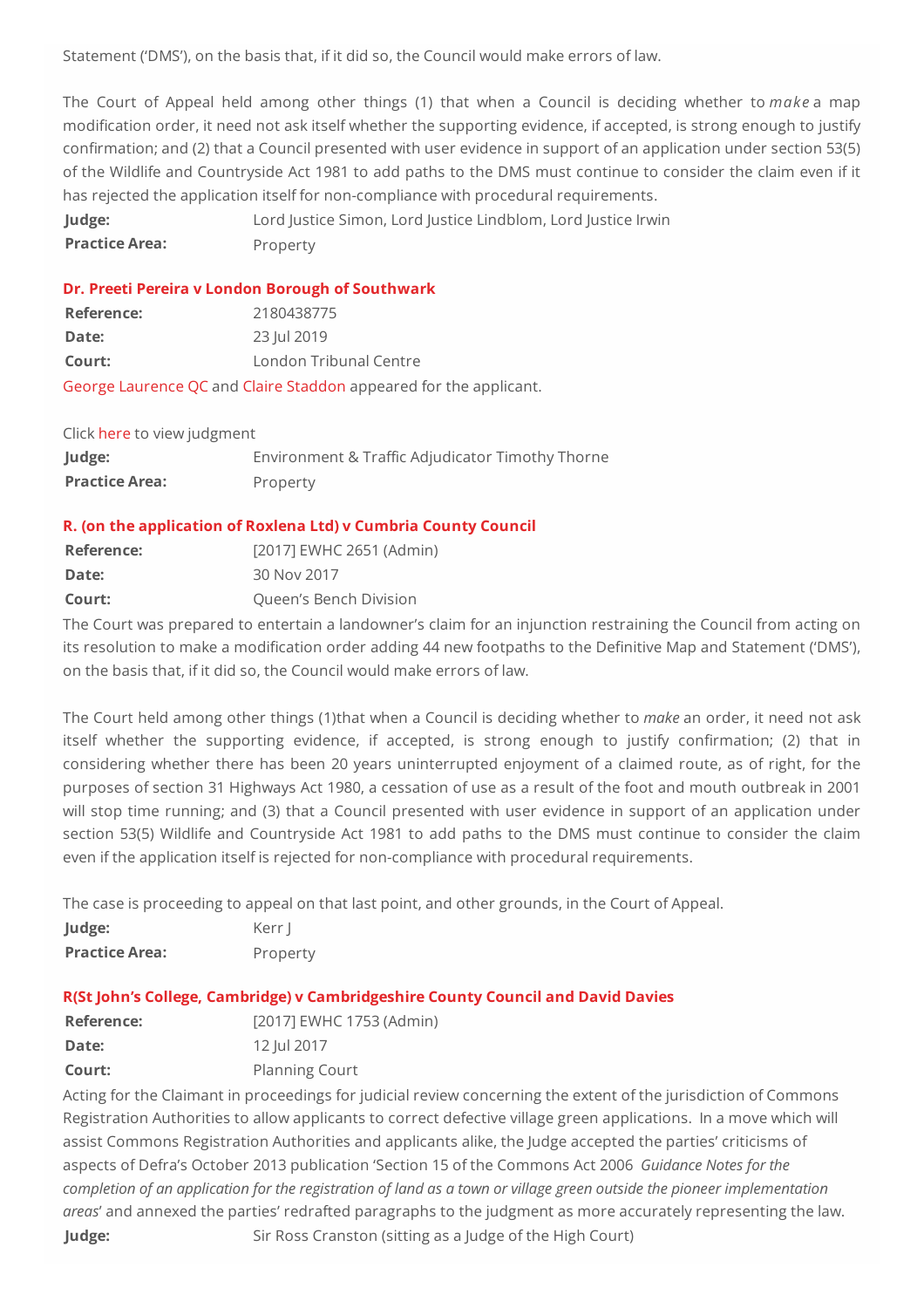| <b>Practice Area:</b> | Property |
|-----------------------|----------|
|-----------------------|----------|

#### **Whitstable Beach Campaign v Whitstable Oyster Fishery Co**

| <b>Reference:</b>                                                                                              | The case is ongoing                                        |  |
|----------------------------------------------------------------------------------------------------------------|------------------------------------------------------------|--|
| Date:                                                                                                          | 13 Oct 2016                                                |  |
| Court:                                                                                                         | Town & Village Green Public Local Inquiry                  |  |
| Assisting the Whitstable Beach Campaign (with George Laurence QC) in relation to the public local inquiry into |                                                            |  |
| their application for registration of beach at Whitstable as a town or village green                           |                                                            |  |
| Judge:                                                                                                         | The Inspector for the Registration Authority is Ross Crail |  |
| <b>Practice Area:</b>                                                                                          | Property                                                   |  |

### **High Speed Rail (London-West Midlands) Bill**

#### **Reference:**

| Date:  | 07 Jul 2016                     |
|--------|---------------------------------|
| Court: | House of Lords Select Committee |

With George Laurence QC appearing before the House of Lords Select Committee on behalf of Hillingdon London Borough Council in respect of its petition against the HS2 Bill seeking to be heard on its casefor atunnel through the Colne Valley instead of the viaduct proposed by the Bill

| Judge:                |          |
|-----------------------|----------|
| <b>Practice Area:</b> | Property |

#### **Wright & Villiers-Smith v Secretary of State for Environment, Food & Rural Affairs**

| Reference: | [2016] EWHC 1053 (Admin) |
|------------|--------------------------|
| Date:      | 06 May 2016              |
| Court:     | Administrative Court     |

Challenge to the decision, made following a public local inquiry, of an Inspector appointed by the Secretary of State for the Environment, Food and Rural Affairs, to confirm pursuant to paragraph 7 of Schedule 15 to the Wildlife and Countryside Act 1981 a Definitive Map Modification Order made by Cumbria County Council adding public footpaths through private woods

| Judge:                | Ouseley J |
|-----------------------|-----------|
| <b>Practice Area:</b> | Property  |

#### **SallyJonesv Kier VenturesLtd & Rubery Owen HoldingsLtd**

| Reference:            |                                       |
|-----------------------|---------------------------------------|
| Date:                 | 18 Mar 2015                           |
| Court:                | <b>Commons Registration Authority</b> |
| Judge:                |                                       |
| <b>Practice Area:</b> | Property                              |

#### **R** (on the application of Segar) v Wychavon DC

| Reference:            | [2015] EWHC 1417 (Admin) |
|-----------------------|--------------------------|
| Date:                 | 05 Mar 2015              |
| Court:                | Administrative Court     |
| Judge:                |                          |
| <b>Practice Area:</b> | Property                 |

#### New Square Chambers

12 New Square Lincoln's Inn London WC2A 3SW

**Contact** +44(0)2074198000 [clerks@newsquarechambers.co.uk](mailto:clerks@newsquarechambers.co.uk)